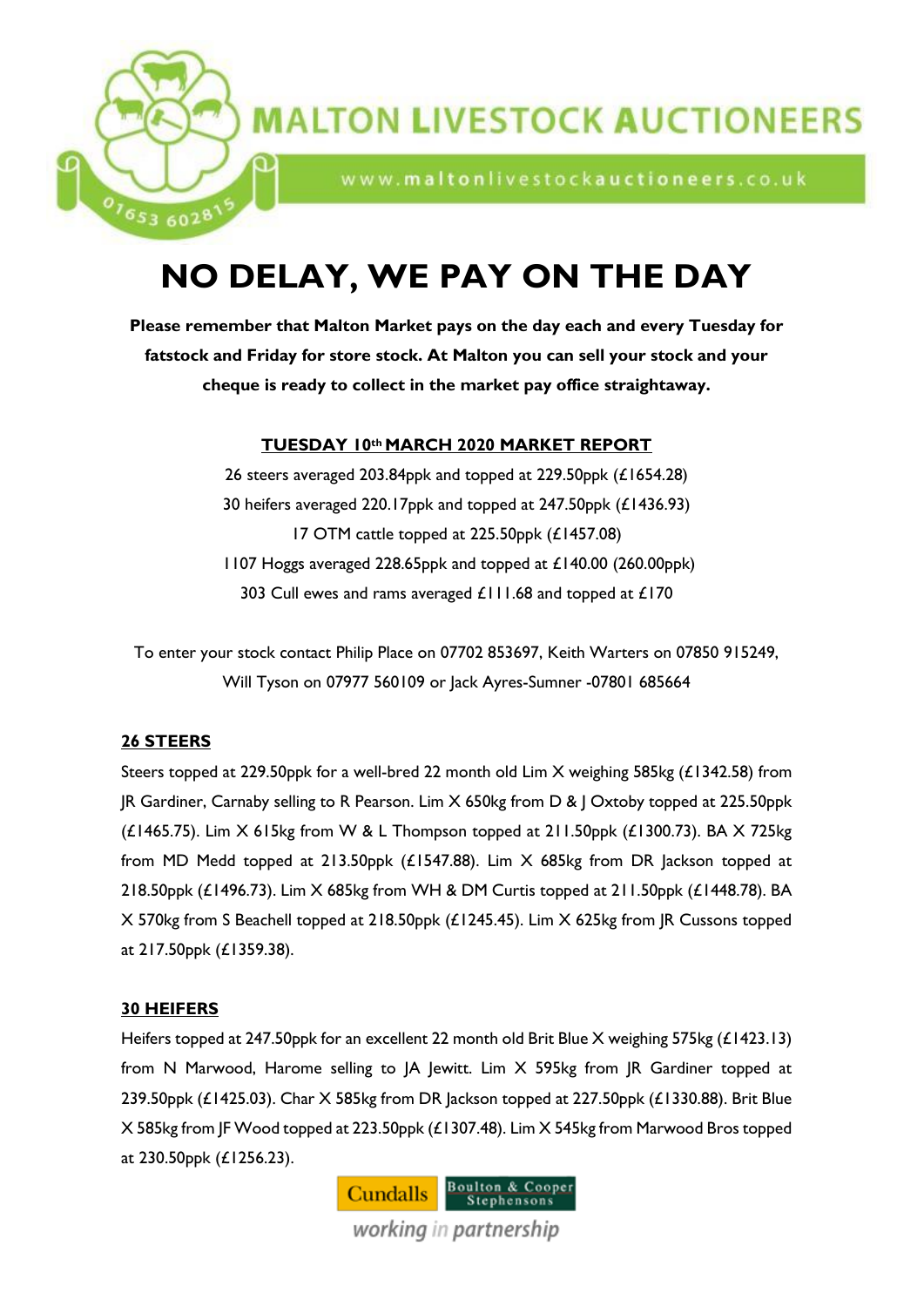Lim X 595kg from J & R Waind topped at 241.50ppk (£1436.93). Lim X 545kg from W & L Thompson topped at 236.50ppk (£1288.93). Char X 525kg from R & E Hall topped at 220.50ppk  $(£1157.63)$ . Lim  $X$  545kg from CF Beal topped at 209.50ppk  $(£1141.78)$ . Lim  $X$  505kg from M Hall topped at 216.50ppk (£1093.33).

## **17 OTM CATTLE**

## *3 OTM cattle (over 30 months and under 72 months of age)*

Lim X 580kg from DR Jackson, Carnaby topped at 225.50ppk (£1307.90) selling to R Pearson. Brit Blue X 560kg from | Myers topped at 129.50ppk (£725.50).

## *12 Older cull cows (over 72 months old)*

Brit Blue X 835kg from TFW Morley Bros topped at 174.50ppk (£1457.08). Sim X 655kg from | Scott topped at 103.50ppk (£677.93). Lim X 635kg from AW & A Turnbull topped at 132.50ppk ( $£841.38$ ). Lim  $X$  925kg from  $\vert$ H Tennant topped at 148.50ppk ( $£1373.63$ ). DV  $X$  670kg from ALW Cussons topped at 123.50ppk (£827.45).

## *1 OTM Steer*

Lim X 625kg from CF Beal, Yedingham topped at 211.50ppk (£1231.88), selling to R Pearson.

## *1 OTM Bull*

Stab X 910kg from Knapton Wold Farm, Knapton topped at 108.50ppk (£987.35), to N Bramall.

## **1107 HOGGS**

Hoggs topped at 260.00ppk for a pen of well finished Home Bred Char X 59kg (£138.00) from lan Grice, Grimston selling to R & J Atkinson. Texel X 41kg from CG Harper topped at 254.00ppk  $(E104.00)$ . Texel X 40kg from M Ward and Son topped at 250.00ppk  $(E100.00)$ . Blue X 44kg from M & JE Dowson topped at 245.00ppk (£108.00). Texel X 53kg from MD Medd topped at 245.00ppk (£130.00). Texel X 47kg from Story Contract Services topped at 245.00ppk (£115.00). Texel X 47kg from JF Wood topped at 245.00ppk (£115.00). Texel X 43kg from E Woodmancy topped at 244.00ppk (£105.00). Texel X 46kg from G Belt topped at 243.00ppk (£112.00). Texel X 50kg from RG Brader topped at 242.00ppk (£121.00).

## **Top PPH - £140.00**

Hoggs topped at **£140.00** (67kg) from F Marshall and Son, Rudston Parva. Suff X from CF Beal topped at £138.00 (59kg), Hoggs also at £132/£127. Char X from lan Grice topped at £138.00 (53kg), Hoggs also at £120/£118. Texel X from MD Medd topped at £136.00 (57kg), Hoggs also at £130/£128.

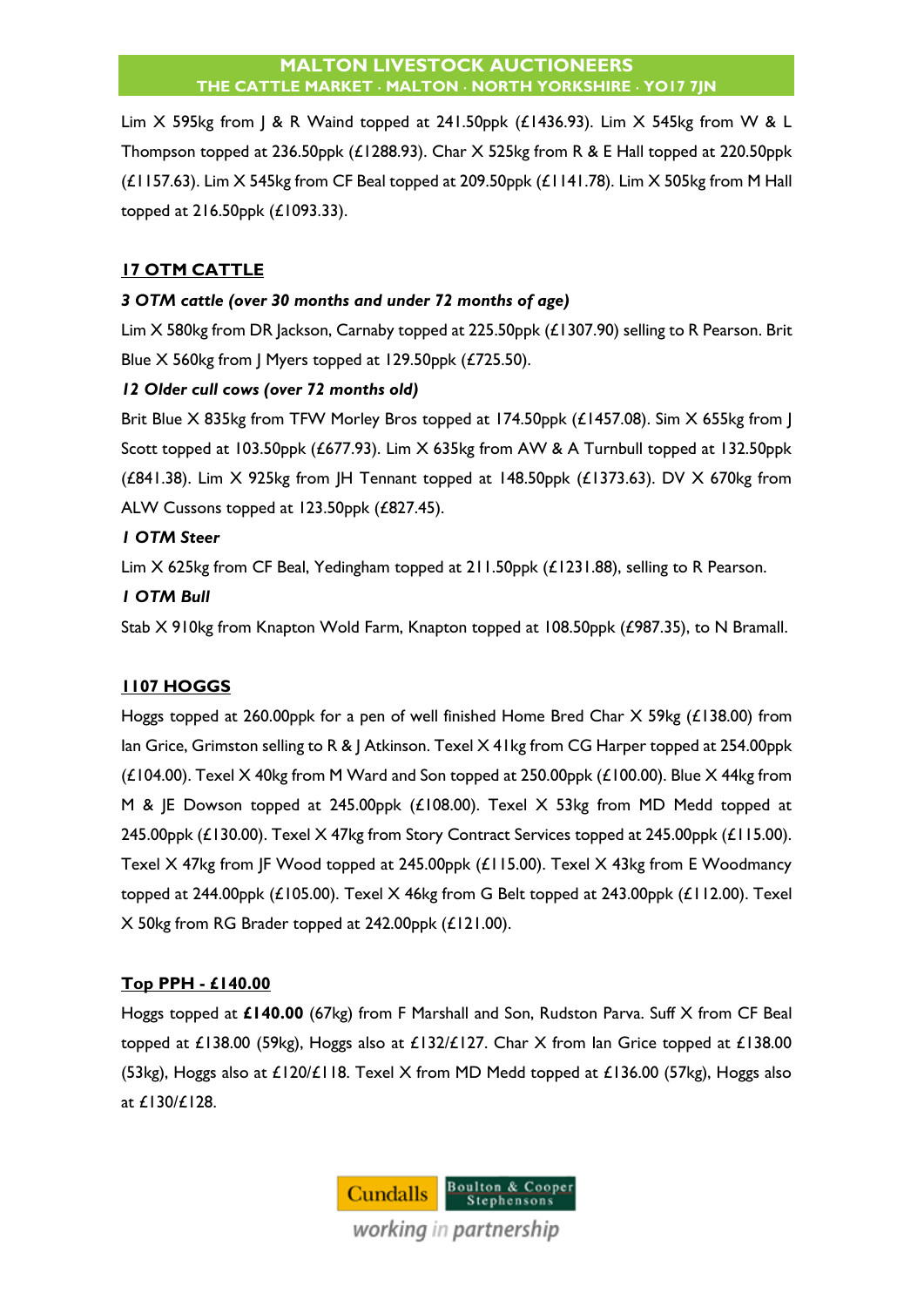Texel X from JD & JM Kilby topped at £134.00 (60kg), Hoggs also at £132/£130. Texel X from J Simpson topped at £134.00 (58kg). Texel X from RG Brader topped at £121.00 (52kg), Hoggs also at £122/£121.

#### **303 CULL EWES/RAMS**

### **Ewes Av. £111.68**

### **Rams Av. £96.93**

Mule X topped at £122.00. 73 ewes averaged £105.99. Top price W Gibson. Suffolk X topped at £150.00. 111 ewes averaged £126.75. Top price ME Walgate. Texel X topped at £154.00. 51 ewes averaged £120.56. Top price MA & JM Bell. Char X topped at £97.00. 15 ewes averaged £94.93. Top price MT Bulmer. Swale topped at £90.00. 26 ewes averaged £71.12. Top price Breck House Enterprises. Cheviot X topped at £76.00. 6 ewes averaged £69.33. Top price CG Barraclough. Other X topped at £110.00. 7 ewes averaged £100.57. Top price J Stark.

Char X Ram topped at £82.00. 7 rams averaged £82.00. Top Price W & B Dixon. Suff X Ram topped at £138.00. 4 rams averaged £130.00. Top price MA & JM Bell. Texel Ram topped at £170.00. 5 rams averaged £125.80. Top price MD Medd. Jacob X Ram topped at £88.00. 5 rams avergaed £88.00. Top Price W Gibson. Swale X Ram topped at £76.00. 3 rams averaged £61.33. Top Price WG & M Ainsley.

## **SPECIAL SHOW AND SALE OF SHOW POTENTIAL STORE CATTLE**

## **FRIDAY 6TH MARCH 2020**



The Special Show and Sale of Show Potential Store Cattle proved to be another fantastic day at Malton Market with an overall excellent show of cattle with 85 cattle being brought forward for sale. The ring side was packed with buyers from all around the country with cattle to suit everyone.

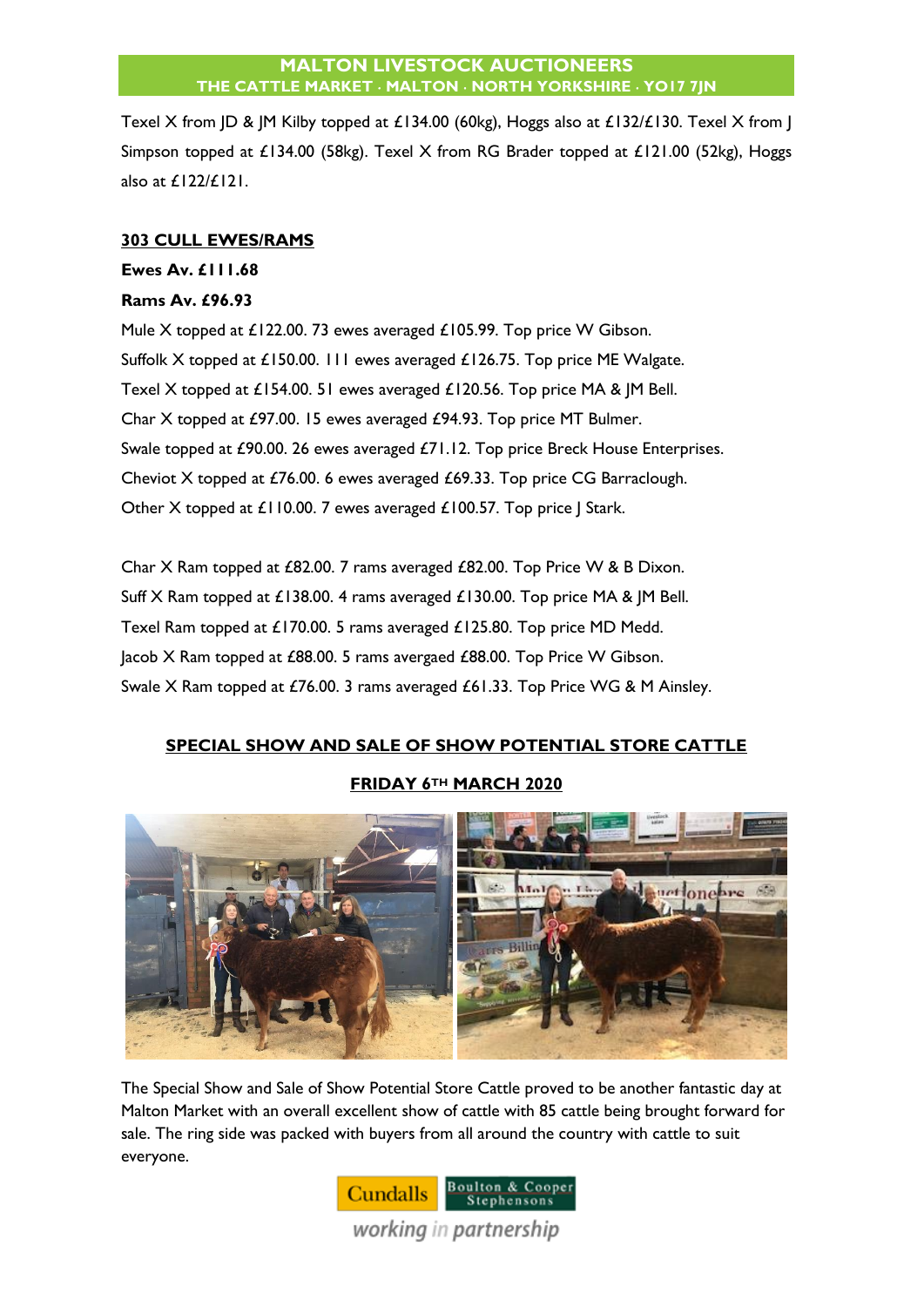A special thankyou to our judges for the day, Phil and Sharon Sellars from Lincolnshire and to the show sponsors, Carrs Billington, Malton.

The Champion Beast on the day was awarded to G & E Simpson, Gillamoor for a home bred, Pure Bred Limousin heifer which later went on to sell for £2,100.00 to AJ Sutcliffe, Wetwang. The Reserve Champion on the day was also from the Simpson family of Gillamoor, a Limousin Steer which sold to £1360.00 to CF Beal, Yedingham.

Show classes and prize winners as follows:

|                 | Class I - Best Store Bull              |                  |                  |              |                         |
|-----------------|----------------------------------------|------------------|------------------|--------------|-------------------------|
| Prize           | Vendor                                 | <b>Breed Age</b> |                  | <b>Price</b> | <b>Buyer</b>            |
| $\mathsf{I}$ st | <b>KN Hurst, Salton</b>                | Lim              | <b>9M</b>        | £960         | Mr Wakefield            |
|                 | <u> Class 2 – Haltered Steer</u>       |                  |                  |              |                         |
| <b>Prize</b>    | Vendor                                 | <b>Breed Age</b> |                  | <b>Price</b> | <b>Buyer</b>            |
| st              | G & E Simpson, Gillamoor               | Lim              | <b>9M</b>        |              | £1360 CF Beal           |
| 2 <sub>nd</sub> | MT Bulmer, Salton                      | Lim              | 12M              |              | £1220 Mr Wakefield      |
| 3rd             | M T Bulmer, Salton                     | Lim              | <b>IIM</b>       | £970         | Mr Wakefield            |
|                 | <u> Class 3 – Haltered Heifer</u>      |                  |                  |              |                         |
| Prize           | Vendor                                 | <b>Breed Age</b> |                  |              | <b>Price Buyer</b>      |
| st              | G & E Simpson, Gillamoor               | Lim              | <b>9M</b>        |              | £2100 AJ Sutcliffe      |
| 2 <sub>nd</sub> | G & E Simpson, Gillamoor               | Lim              | 14M              |              | £1230 CF Beal           |
| 3 <sub>rd</sub> | G & E Simpson, Gillamoor               | Lim              | I <sub>4</sub> M |              | £1140 CF Beal           |
|                 | Class 4 - Best Store Beast - Unaltered |                  |                  |              |                         |
| Prize           | Vendor                                 | <b>Breed Age</b> |                  |              | <b>Price Buyer</b>      |
| $\mathsf{I}$ st | G Bell, Normanby                       | <b>Brit</b>      | 12M              |              | £1000 W&L Thompson      |
| 2 <sub>nd</sub> | G Bell, Normanby                       | <b>Brit</b>      | 12M              | £920         | <b>W&amp;L Thompson</b> |
| 3 <sub>rd</sub> | R Cussons, High Hagg                   | Lim              | <b>IIM</b>       | £965         | Mr Wakefield            |
|                 | Class 5 - Best Native - Unhaltered     |                  |                  |              |                         |
| Prize           | Vendor                                 | <b>Breed Age</b> |                  | <b>Price</b> | <b>Buyer</b>            |
| $\mathsf{I}$ st | MT Bulmer, Salton                      | Here             | 12M              |              | £1260 Mr Wakefield      |

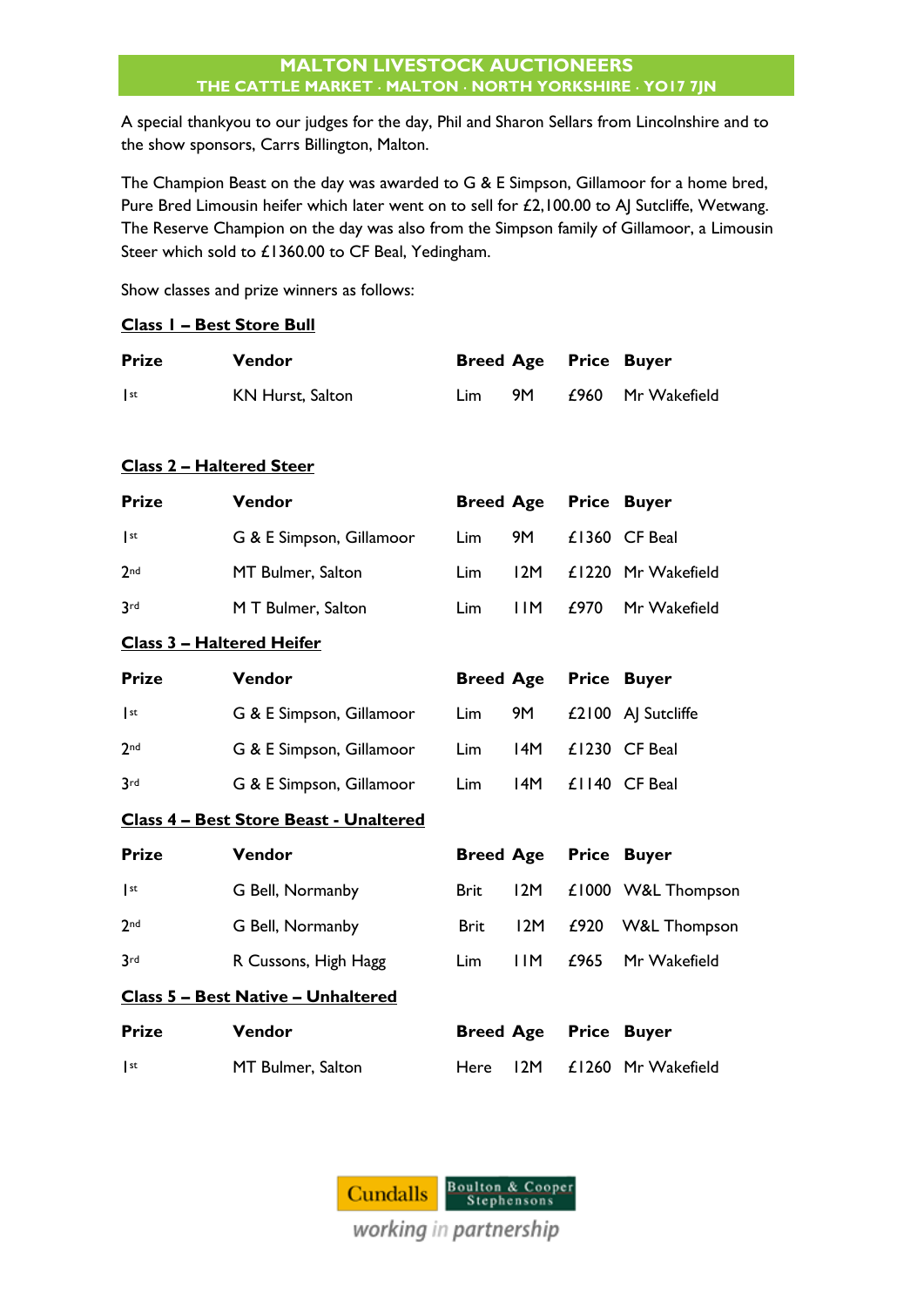Good entry of sheep forward with 392 being sold on the day,

Texel X Ewes and lambs to  $£140.00 - AR$  Temple, Burniston

Texel X Store Ewes in Lamb to £186.00 – N Hayton, Ness

Char X Store Ewe to £77.00 – PR & TA Ball, Seaton

Mule Store Hoggs to £94.00 – Chris Pickering, Egton

Charollais Store Hoggs to £67.00 – GA Prest, Scawton

Jacob X Store Hoggs to £59.50 – PR & TA Ball, Seaton

Suff X Store Hoggs to £105.00 – JC Malthouse, Suffield

Texel X Store Hoggs to £109.00 – Sleightholme Dale Partnership, Fadmoor.

Will Tyson on Behalf of Malton Livestock Auctioneers

**Mobile: 07977 560109**

**Office: 01653 697820**

## **Clean Cattle**

## **Prime Steers**

| Prices per kilogram    |                           |     |         |         |         |
|------------------------|---------------------------|-----|---------|---------|---------|
| Type                   | Weight                    | No. | From    | To      | Average |
| Light                  | 370-550kg                 | 3   | 134.50  | 166.50  | 147.80  |
| Medium                 | $551 - 650$ <sub>kg</sub> | 8   | 169.50  | 229.50  | 213.81  |
| Heavy                  | $65$ l kgs +              | ۱5  | 185.50  | 218.50  | 206.78  |
| <b>Overall Average</b> | 203.48                    |     |         |         |         |
| Prices per head        |                           |     |         |         |         |
| Type                   | Weight                    | No. | From    | То      | Average |
| Light                  | 370-550kg                 | 3   | 706.13  | 857.48  | 758.70  |
| Medium                 | $551 - 650$ kg            | 8   | 974.63  | 1465.75 | 1300.24 |
| Heavy                  | $65$ l kgs +              | 5   | 1277.10 | 1654.28 | 1483.29 |
| <b>Overall Average</b> |                           |     |         |         | 1343.30 |

## **Prime Heifers**

| Prices per kilogram    |                           |                |         |         |         |
|------------------------|---------------------------|----------------|---------|---------|---------|
| Type                   | Weight                    | No.            | From    | To      | Average |
| Light                  | $330 - 500$ <sub>kg</sub> | 2              | 183.50  | 200.50  | 191.60  |
| Medium                 | $501 - 590$ <sub>kg</sub> | 21             | 180.50  | 247.50  | 221.55  |
| Heavy                  | $59$ kg +                 |                | 192.50  | 241.50  | 222.81  |
| <b>Overall Average</b> |                           |                |         |         | 220.17  |
| Prices per head        |                           |                |         |         |         |
| Type                   | Weight                    | No.            | From    | To      | Average |
| Light                  | $330 - 500$ <sub>kg</sub> | $\overline{2}$ | 912.28  | 917.50  | 914.89  |
| Medium                 | $501 - 590$ <sub>kg</sub> | 21             | 1001.78 | 1423.13 | 1234.36 |
| Heavy                  | $59$ kg +                 | 7              | 1145.38 | 1436.93 | 1340.04 |
| <b>Overall Average</b> |                           |                |         |         | 1236.70 |



working in partnership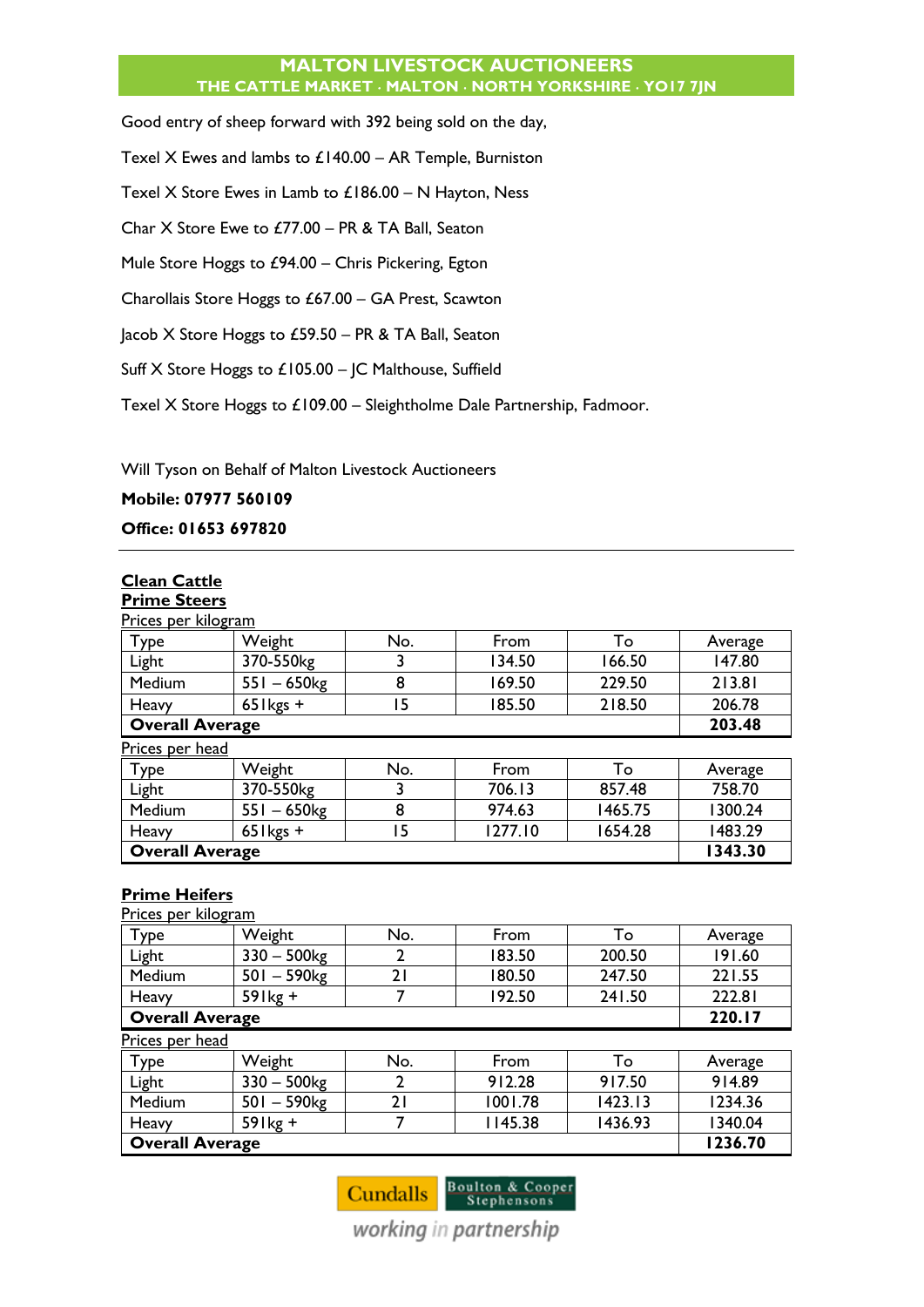#### **OTM Cattle – sale commencing after clean cattle**

| Prices per kilogram |              |     |        |        |         |
|---------------------|--------------|-----|--------|--------|---------|
| $\tau_{\rm YDe}$    | Age          | No. | From   | To     | Average |
| <b>OTM Bull</b>     |              |     | 108.50 | 108.50 | 108.50  |
| <b>OTM Steer</b>    |              |     | 211.50 | 211.50 | 211.50  |
| Cull cows           | 30-72 months |     | 114.50 | 225.50 | 158.61  |
| <b>Cull Cows</b>    | Over 72 mths | 12  | 91.50  | 174.50 | 134.51  |
|                     |              |     |        |        | 139.89  |

## Prices per head

| $\mathsf{v}_{\mathsf{p} \mathsf{e}^-}$ | Age          | No. | From    | To      | Average |
|----------------------------------------|--------------|-----|---------|---------|---------|
| <b>OTM Bull</b>                        |              |     | 987.35  | 987.35  | 987.35  |
| <b>OTM Steer</b>                       |              |     | 1321.88 | 1321.88 | 1321.88 |
| Cull cows                              | 30-72 months |     | 590.18  | 1457.08 | 979.65  |
| <b>Cull Cows</b>                       | Over 72 mths |     | 590.18  | 1457.08 | 979.65  |
|                                        |              |     |         |         | 981.29  |

## **Finished Sheep – Sale Commencing 12.30pm Prime Hoggs**

## Prices per kilogram

| Type                   | Weight         | No. | From   | To     | Average |
|------------------------|----------------|-----|--------|--------|---------|
| Light                  | 25.5-32.0kg    | o   | 197.00 | 197.00 | 196.88  |
| Standard               | $32.1 - 39$ kg | 54  | 156.00 | 237.00 | 215.63  |
| Medium                 | 39.1-45.5kg    | 133 | 190.00 | 254.00 | 237.42  |
| Heavy                  | $45.6 - 52$ kg | 601 | 196.00 | 245.00 | 229.36  |
| Other                  | $52kg +$       | 313 | 196.00 | 260.00 | 226.41  |
| <b>Overall Average</b> |                |     |        | 228.65 |         |

#### Prices per head

| Type                   | Weight                    | No. | From   | To     | Average |
|------------------------|---------------------------|-----|--------|--------|---------|
| Light                  | 25.5-32.0kg               |     | 63.00  | 63.00  | 63.00   |
| Standard               | $32.1 - 39$ <sub>kg</sub> | 54  | 56.00  | 90.00  | 80.46   |
| Medium                 | 39.1-45.5kg               | 133 | 80.00  | 109.00 | 103.48  |
| Heavy                  | $45.6 - 52$ kg            | 601 | 94.00  | 121.00 | 112.61  |
| Other                  | $52kg +$                  | 313 | 110.00 | 140.00 | 126.72  |
| <b>Overall Average</b> |                           |     |        |        | 113.57  |

#### **Store Sheep and Culls – sale commencing after prime hoggs**

Prices per head

| <b>y</b> De      | No.        | From  | $\circ$ | Average |
|------------------|------------|-------|---------|---------|
| <b>Cull Ewes</b> | ን70<br>217 | 44.00 | 54.00   | .68     |
| Cull Rams        | 24         | 32.00 | 70.00   | 96.93   |



working in partnership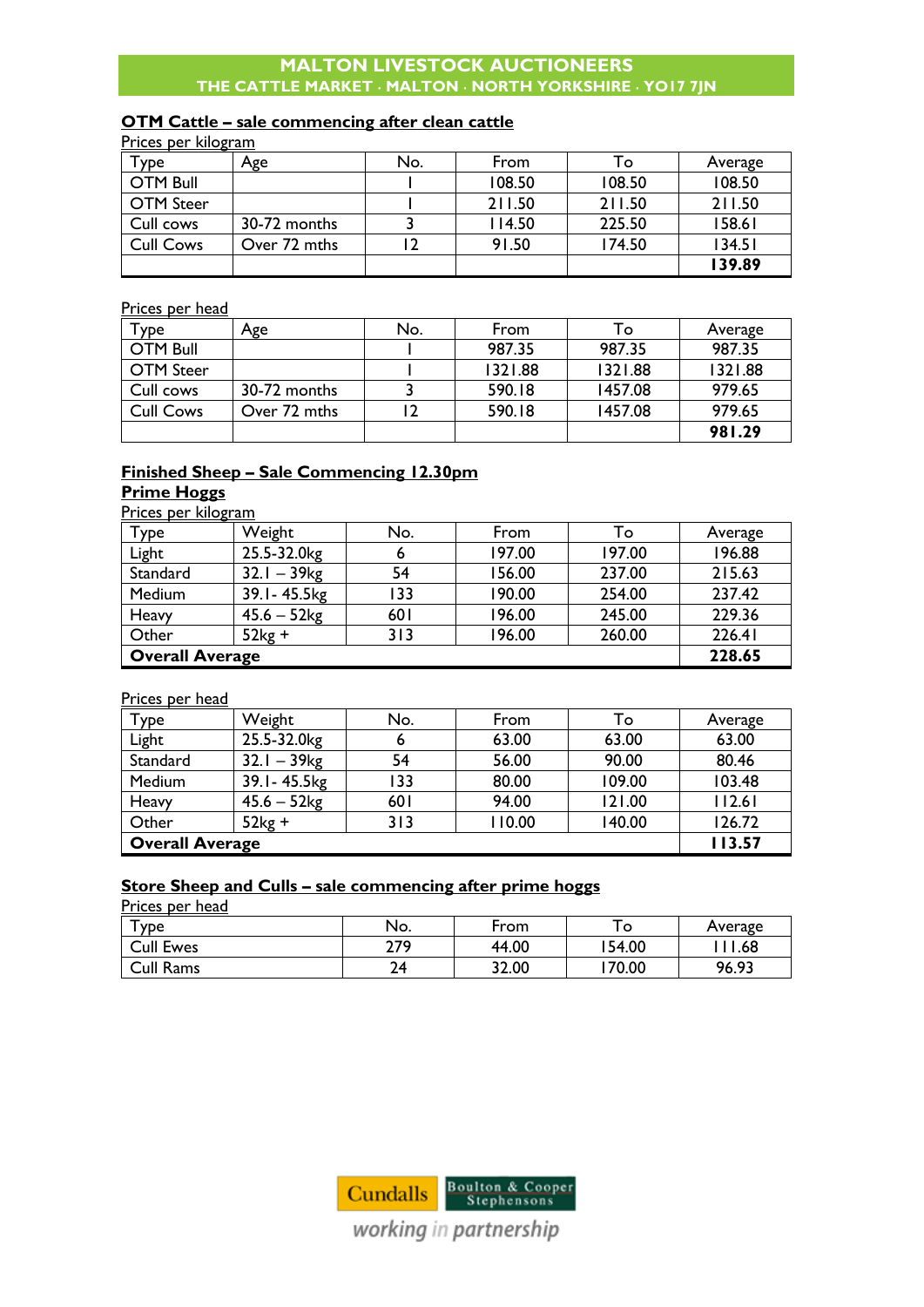#### **FRIDAY 13TH MARCH 2020**

**Sheep at 11.00am** 50 store hoggs – P Trevellyan, Spaunton **Cattle 12 noon**

#### **TUESDAY 17TH MARCH 2020**

Weekly Sale of Prime Cattle OTM`S and Prime Sheep **Cattle Sold at 11.00am Sheep from 12.30pm approx.**

#### **SATURDAY 28th MARCH 2020**

#### **RYEDALE FARMERS MARKET**

**General Sale of garden Equipment and sundries 10.30 am (In the pig shed) Live Poultry Auction 11.00 am (In the sheep shed)**

#### **TUESDAY 31st MARCH 2020**

Easter Show & Sale of Spring Lambs

#### **FRIDAY 3rd April 2020**

First Special Spring Sale of Suckler Calves & Store Cattle also Special Show & Sale of Ewes & Lambs

Entries invited for all the above **www.maltonlivestockauctioneers.co.uk**

#### **BACS PAYMENTS**

Please note that Malton Livestock Auctioneers now have the facility to pay vendors via BACS straight into your bank account. If you wish to be paid for your stock via BACS instead of receiving a cheque please contact the office on 01653 697820 or email your account number, sort code and name to [ann.welham@cundalls.co.uk.](mailto:ann.welham@cundalls.co.uk)

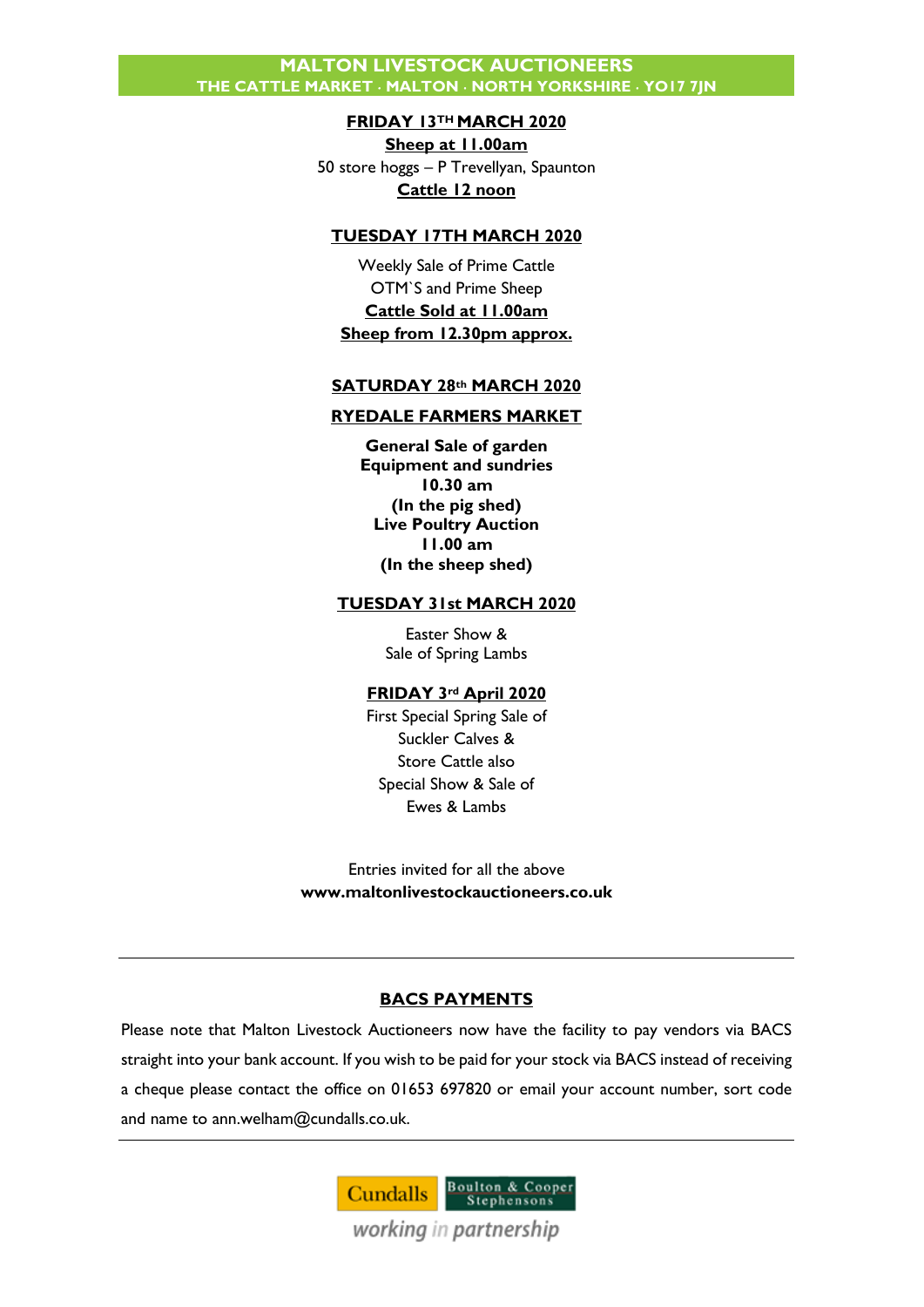#### **MALTON MARKET REPORT**

Malton livestock auctioneers produce a weekly market report detailing all top prices, averages and market trends in addition to detail on forthcoming sales and events throughout the year. If you would like to receive this weekly market report via email please email [will.tyson@cundalls.co.uk.](mailto:will.tyson@cundalls.co.uk) Alternatively the market report and other sale information is available online at [www.maltonlivestockauctioneers.co.uk](http://www.maltonlivestockauctioneers.co.uk/)

| <b>Will Tyson (Auctioneer)</b>                         | - Mobile: 07977 560109                             |
|--------------------------------------------------------|----------------------------------------------------|
|                                                        | - Email: will.tyson@cundalls.co.uk                 |
| Philip Place (Auctioneer)                              | - Mobile: 07702 853697                             |
|                                                        | - Email: philipplace@boultoncooper.co.uk           |
| Jack Ayres- Sumner (auctioneer) - Mobile: 07801 685664 |                                                    |
|                                                        | $-$ Email. jas@boultoncooper.co.uk                 |
| Keith Warters (Auctioneer)                             | - Mobile: 07850 915249                             |
|                                                        | - Email: keith.warters@cundalls.co.uk              |
| Anne Welham (Accounts)                                 | - Office: 01653 697820                             |
|                                                        | - Email: ann.welham@cundalls.co.uk                 |
| Mike Dowell (Accounts)                                 | - Office: 01653 602815 (Tuesdays and Fridays only) |
|                                                        | - Email: mjd@stephenson.co.uk                      |
|                                                        |                                                    |

## **MALTON MARKET CONTACT DETAILS**

## **LOCAL LIVESTOCK HAULIERS**

| SW Cockerill, Old Malton  | - 01653 692125 / 07770 813532 |
|---------------------------|-------------------------------|
| P Davison, Selby          | - 07974 250575                |
| Pat Foxton, Silpho        | - 07798 627815                |
| J K Otterburn, Helmsley   | - 07855 522250                |
| Vic Bruce, Malton         | $-07791640315$                |
| H H Smith & Son, Whitby   | - 01947 897751 / 07778 803738 |
| Stanley Greenwood, Esholt | $-01274589420$                |
| D Howson, Pontefract      | $-07860913614$                |
| Nick Harper, Malton       | - 07450 599755                |

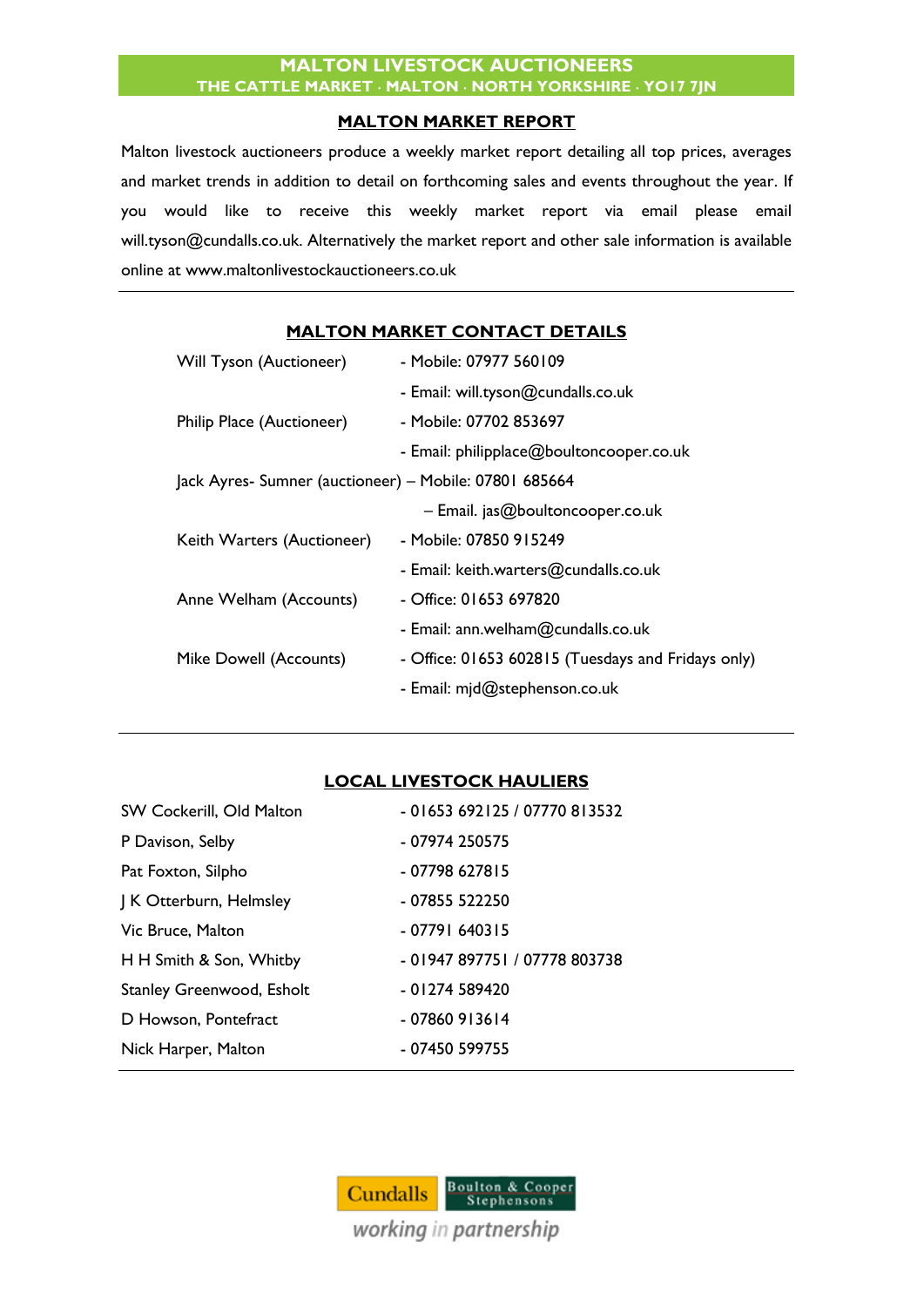#### **MALTON MARKET LOCATION PLAN**



**POSTCODE: YO17 7JN**